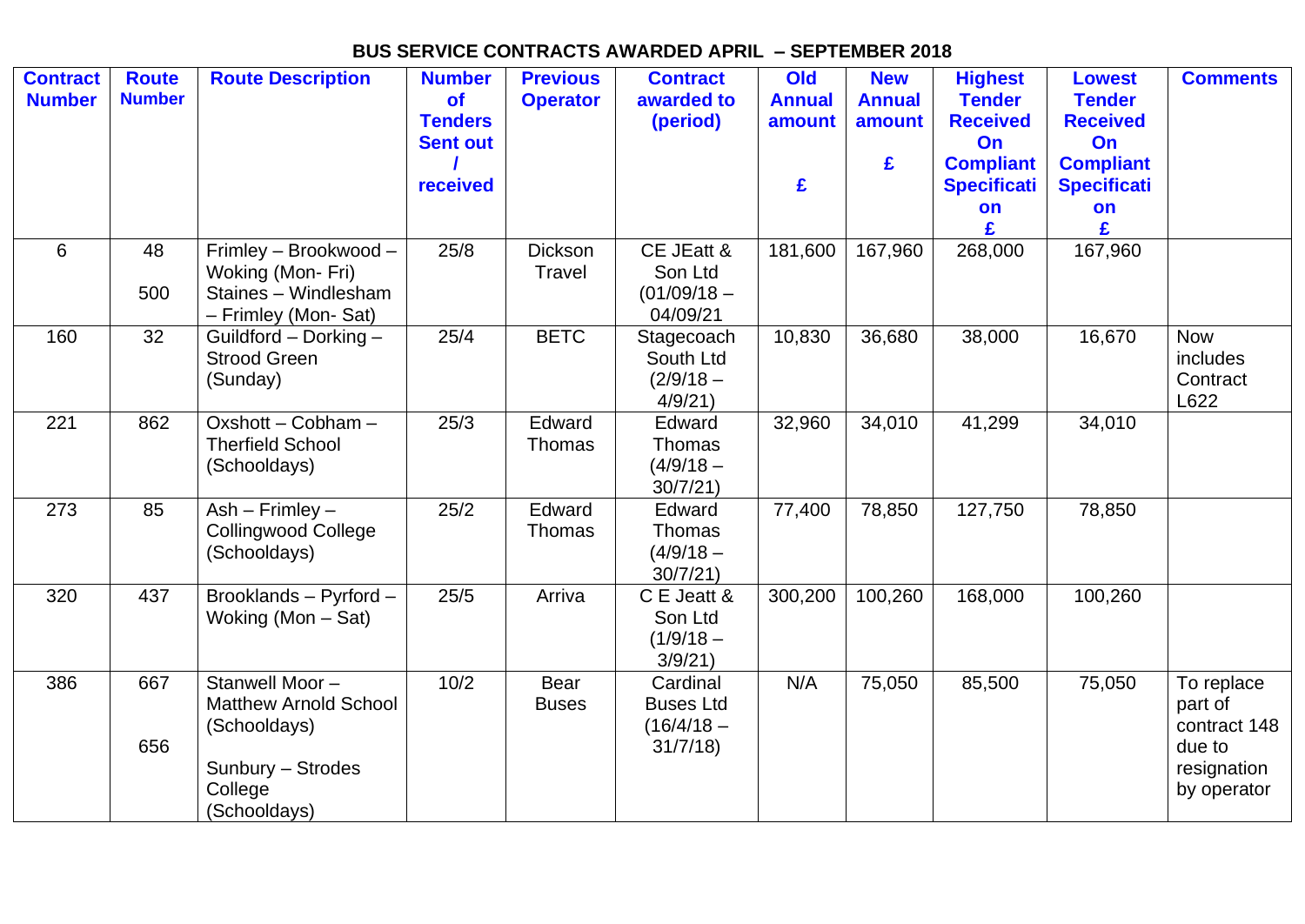| <b>Contract</b><br><b>Number</b> | <b>Route</b><br><b>Number</b> | <b>Route Description</b>                                                      | <b>Number</b><br><b>of</b><br><b>Tenders</b><br><b>Sent out</b><br>received | <b>Previous</b><br><b>Operator</b> | <b>Contract</b><br>awarded to<br>(period)          | Old<br><b>Annual</b><br>amount<br>£ | <b>New</b><br><b>Annual</b><br>amount<br>£ | <b>Highest</b><br><b>Tender</b><br><b>Received</b><br>On<br><b>Compliant</b><br><b>Specificati</b><br>on | <b>Lowest</b><br><b>Tender</b><br><b>Received</b><br>On<br><b>Compliant</b><br><b>Specificati</b><br>on<br>£ | <b>Comments</b>                                                                                    |
|----------------------------------|-------------------------------|-------------------------------------------------------------------------------|-----------------------------------------------------------------------------|------------------------------------|----------------------------------------------------|-------------------------------------|--------------------------------------------|----------------------------------------------------------------------------------------------------------|--------------------------------------------------------------------------------------------------------------|----------------------------------------------------------------------------------------------------|
| 148                              | 656                           | Sunbury - Strodes<br>College<br>(Schooldays                                   | 25/4                                                                        | Cardinal<br><b>Buses</b>           | N/A                                                | N/A                                 | N/A                                        | 47,775                                                                                                   | 33,050                                                                                                       | Not awarded<br>separately.<br>Previously<br>and now<br>part of<br>contract<br>L386                 |
| 386                              | 667                           | Stanwell Moor-<br><b>Matthew Arnold School</b><br>(Schooldays)                | 25/4                                                                        | Cardinal<br><b>Buses</b>           | Cardinal<br><b>Buses</b><br>$(4/9/18 -$<br>31/7/21 | 75,050                              | 68,620                                     | 60,000                                                                                                   | 39,590                                                                                                       | Includes<br>contract<br>L148                                                                       |
| 391                              | 318                           | Epsom - Burgh Heath<br>- Banstead<br>$(Mon-Fri)$                              | 25/                                                                         | <b>BETC</b>                        | Metrobus Ltd<br>$(1/9/18 -$<br>31/8/19             | 28,750                              | 82,000                                     | 119,807                                                                                                  | 119,807                                                                                                      | <b>Now</b><br>includes<br>Contract<br>L553                                                         |
| 472                              | 424                           | Redhill - Horley -<br>Crawley<br>$(Mon - Sat)$                                | 25/3                                                                        | Southdow<br>n PSV                  | Southdown<br><b>PSV</b><br>$(1/9/18 -$<br>31/8/21  | 119,810                             | 284,080                                    | 399,783                                                                                                  | 282,104                                                                                                      | <b>Now</b><br>combined<br>with new<br>service 422<br>and part<br>funded by<br>Developer<br>Funding |
| 484                              | 462/463<br>81                 | Guildford - Send -<br>Woking (Mon - Sat)<br>Barnsbury - Woking<br>$(Mon-Fri)$ | 25/5                                                                        | Arriva                             | C E Jeatt &<br>Son Ltd<br>$(1/9/18 -$<br>4/9/21    | N/A                                 | 189,070                                    | 214,930                                                                                                  | 189,070                                                                                                      | Previously<br>part of<br>contract<br>L320                                                          |